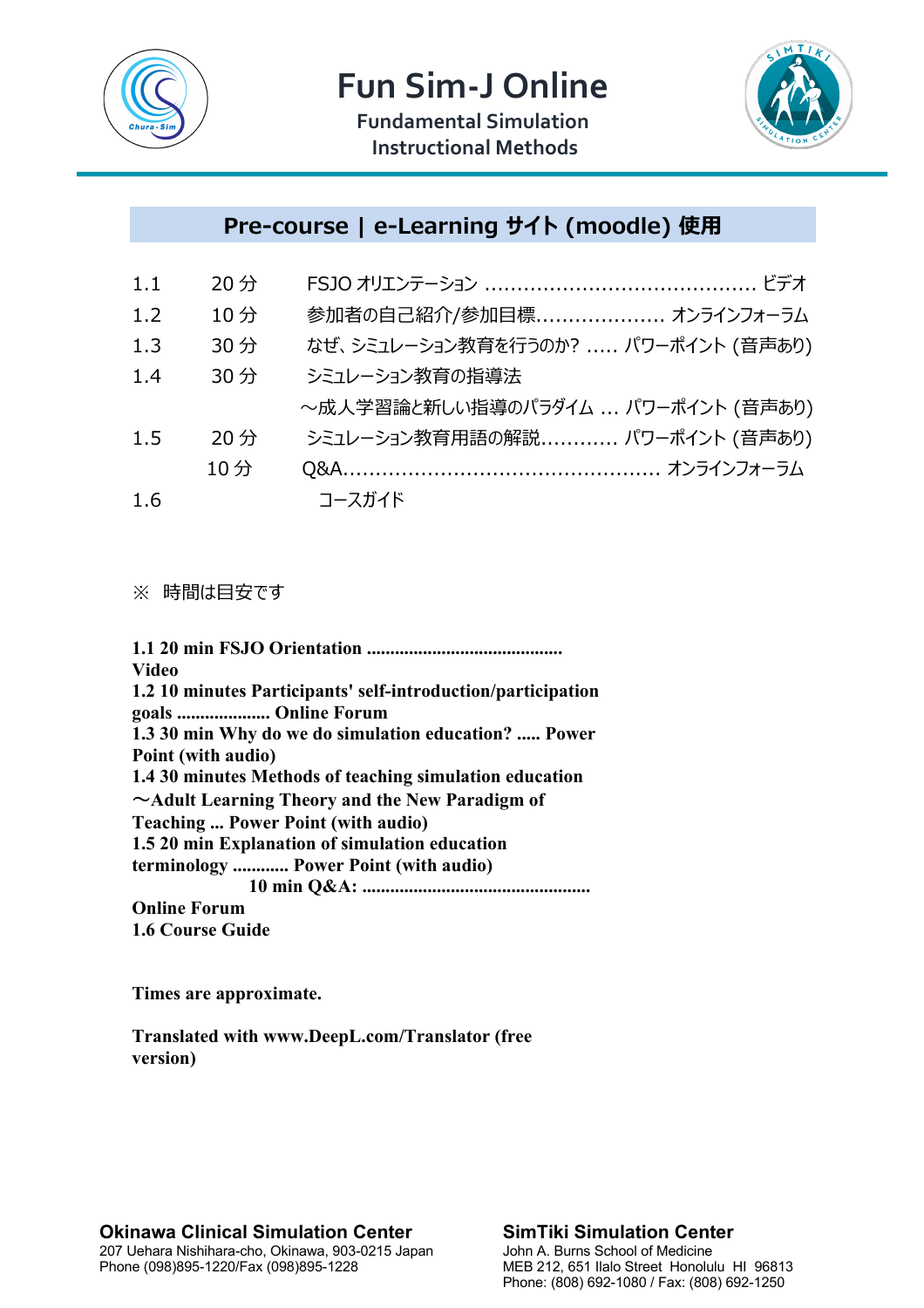

**Fun Sim-J Online** 

**Fundamental Simulation Instructional Methods**



# **Session #1 | zoom セッション**

| 2.1                                                       | $9:00 - 9:10$<br>オリエンテーション/自己紹介                                 |  |  |  |  |
|-----------------------------------------------------------|-----------------------------------------------------------------|--|--|--|--|
|                                                           | 1400-1410 Orientation self-introduction                         |  |  |  |  |
| 2.2                                                       | 9:10-9:30<br>マネキン・シミュレーターの紹介 (from ちゅら Sim)                     |  |  |  |  |
|                                                           | 1410-1430 Intro to mannequin simulators (from Chura Sim)        |  |  |  |  |
|                                                           | Precourse knowledge check review (Gen)                          |  |  |  |  |
| 2.3                                                       | COVID ワクチンシナリオ (from SimTiki/ちゅら Sim)<br>$9:30-10:10$           |  |  |  |  |
|                                                           | - オリエンテーションのデモンストレーション                                          |  |  |  |  |
|                                                           | - 各役割について                                                       |  |  |  |  |
| 1430-1510 COVID Vaccine Scenario (from SimTiki/Chura Sim) |                                                                 |  |  |  |  |
|                                                           | - Orientation / demonstration                                   |  |  |  |  |
|                                                           | - Discuss educator roles in a scenario                          |  |  |  |  |
|                                                           | 10:10-10:20<br>休憩                                               |  |  |  |  |
|                                                           | 15:10-15:20<br><b>BREAK</b>                                     |  |  |  |  |
|                                                           |                                                                 |  |  |  |  |
|                                                           |                                                                 |  |  |  |  |
| 2.4                                                       | 10:20-10:50 シミュレーション教育の障壁について (zoom ディスカッション)                   |  |  |  |  |
|                                                           | 1520-1550<br>Barriers to Simulation Education (zoom discussion) |  |  |  |  |
| 2.5                                                       | 11:00-11:50<br>グループワーク (ブレイクアウトルーム)                             |  |  |  |  |
|                                                           | 1550-1650<br>GROUPWORK (ZOOM BREAKOUT ROOMS A/B)                |  |  |  |  |
| 2.6                                                       | 11:50-12:20<br>アセスメント/チェックリスト演習 (from ちゅら Sim)                  |  |  |  |  |
|                                                           | 1650-1720<br>Assessment/Checklist Exercise (from Chura Sim)     |  |  |  |  |
| 2.7                                                       | Q&A (zoom ディスカッション)<br>12:20-12:40                              |  |  |  |  |
|                                                           | 1720-1740<br>Q&A (ZOOM Discussion)                              |  |  |  |  |

**Okinawa Clinical Simulation Center** 207 Uehara Nishihara-cho, Okinawa, 903-0215 Japan Phone (098)895-1220/Fax (098)895-1228

**SimTiki Simulation Center** John A. Burns School of Medicine MEB 212, 651 Ilalo Street Honolulu HI 96813 Phone: (808) 692-1080 / Fax: (808) 692-1250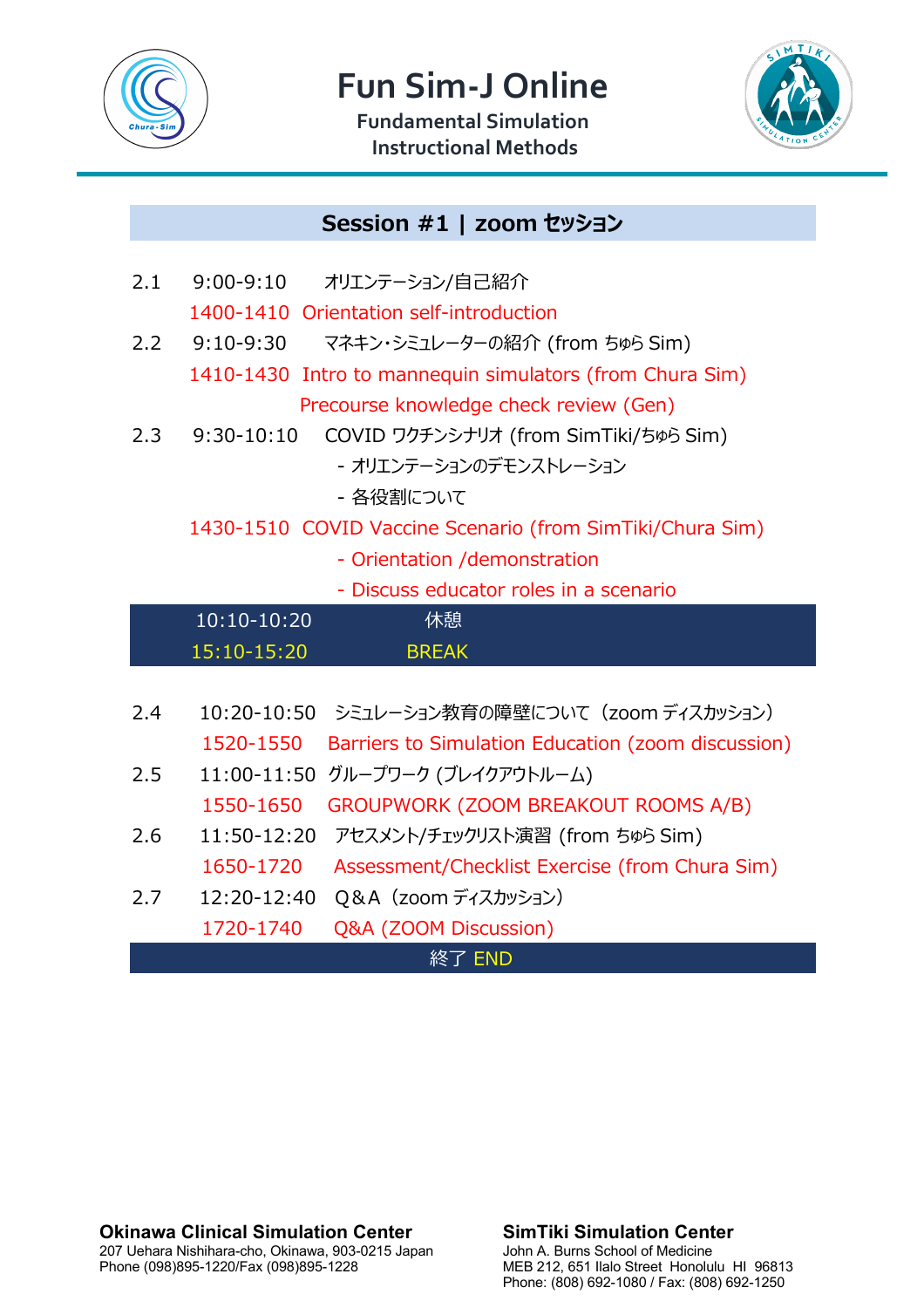

**Fun Sim-J Online** 

**Fundamental Simulation Instructional Methods**



### **Session #2 & #3 / zoom グループワーク**

| 3.1 | 30分 | デブリーフィングについて パワーポイント (音声あり)                     |
|-----|-----|-------------------------------------------------|
|     |     | Debriefing E learning                           |
| 3.2 | 30分 | シミュレーションにおける評価と試験 パワーポイント (音声あり)                |
|     |     | Assessment E learning                           |
|     |     | 3.3 (19:30-21:00) グループワーク A/B各グループで zoom 日程を    |
|     |     | 決定                                              |
|     |     | Group work in separate groups.                  |
|     |     | Design Orientation/facilitation/debriefing plan |
|     |     |                                                 |

※ 時間は目安です

Time is an estimate.